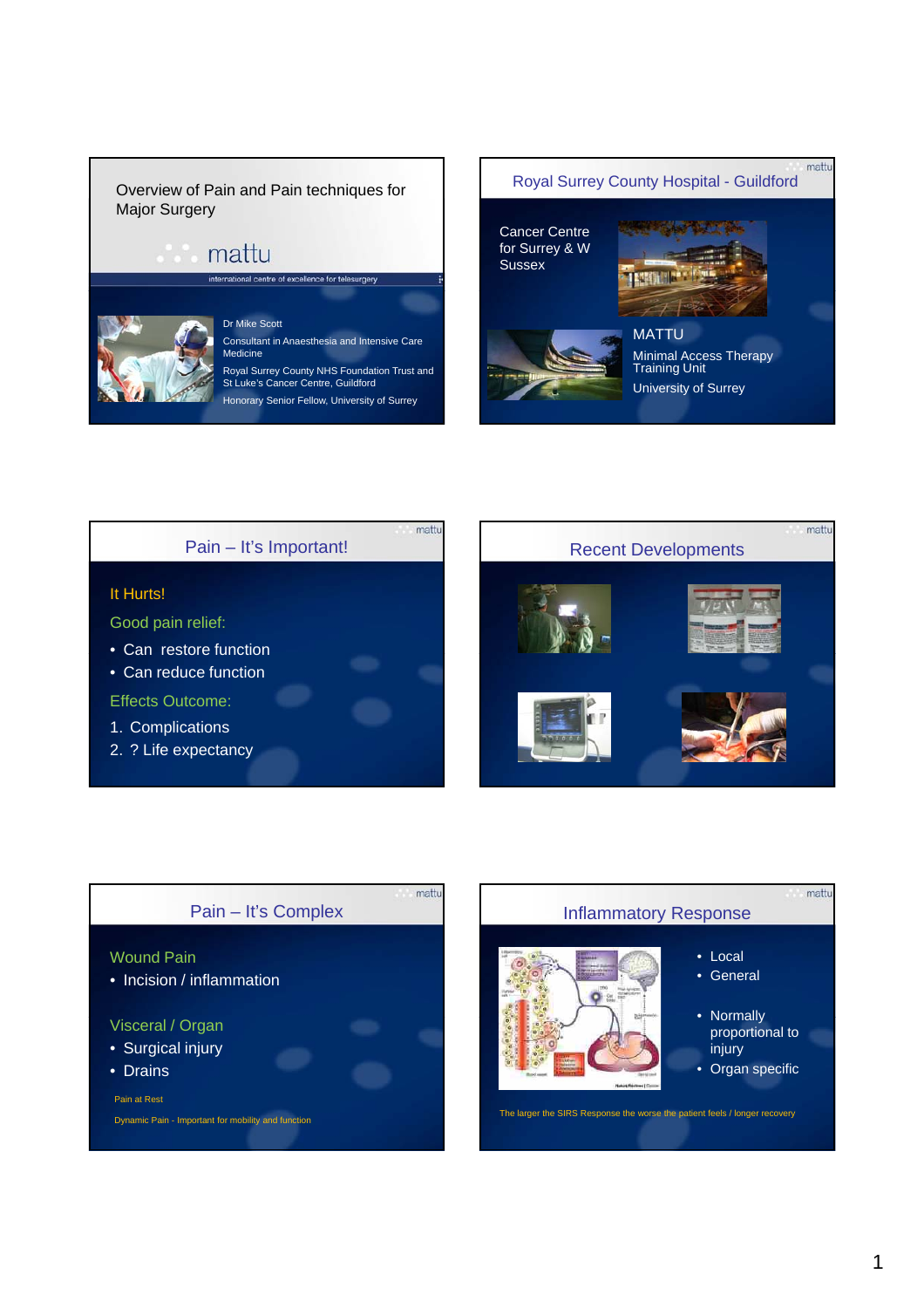







#### The Perfect Analgesic

mattu

- Simple to give and cheap
- Effective lasting pain relief
- Allows movement of limbs and mobilisation
- No drowsiness
- No nausea and vomiting
- No effects on blood pressure
- No effects on GUT function
- No need for high care area

#### The Perfect Analgesic

- Simple to give and cheap
- Good *iasting pain relief*
- Allows movement of limbs and mobilisation
- No drowsiness
- No nausea and vomiting
- 
- No effects on GUT function
- No need for high care area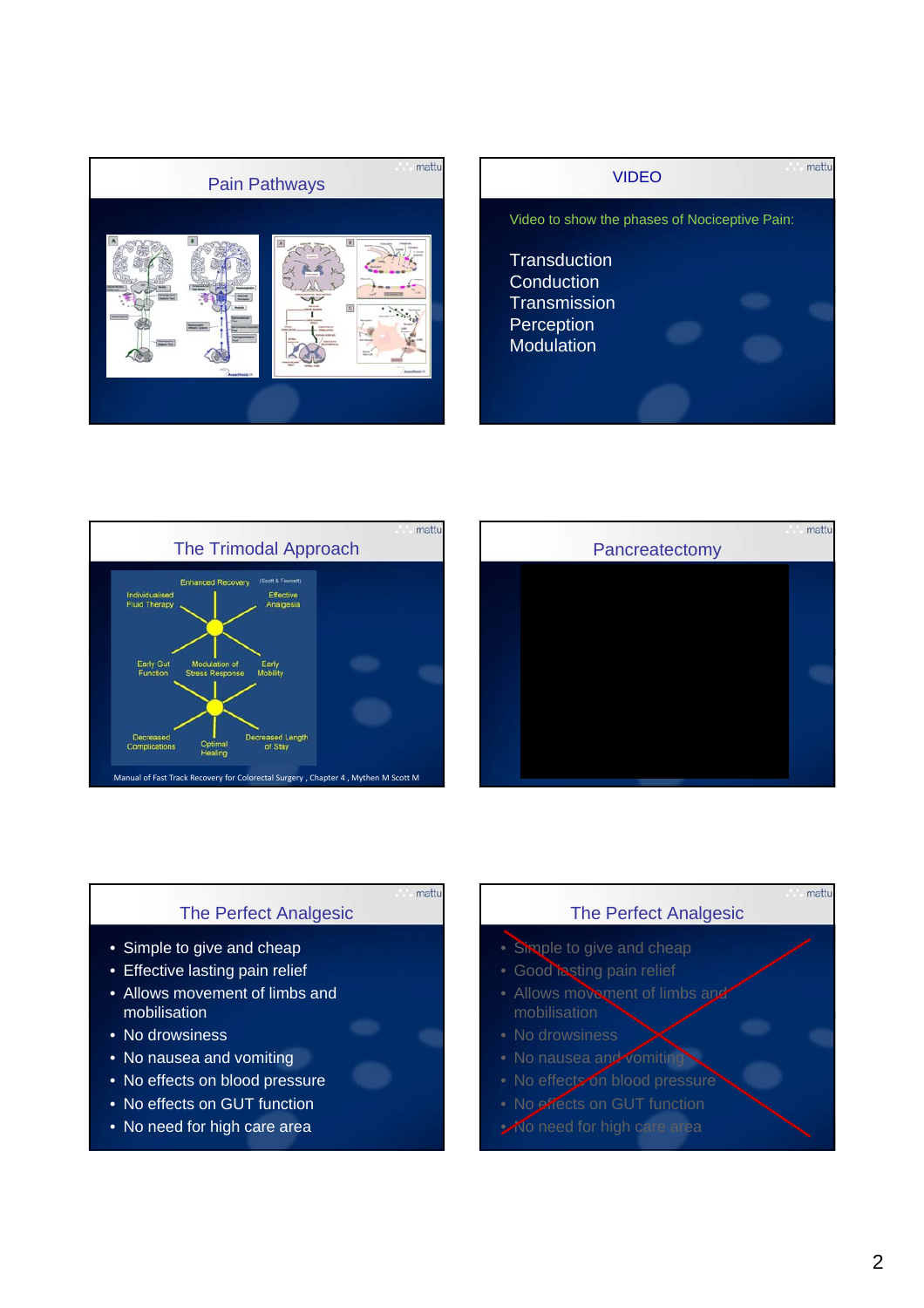







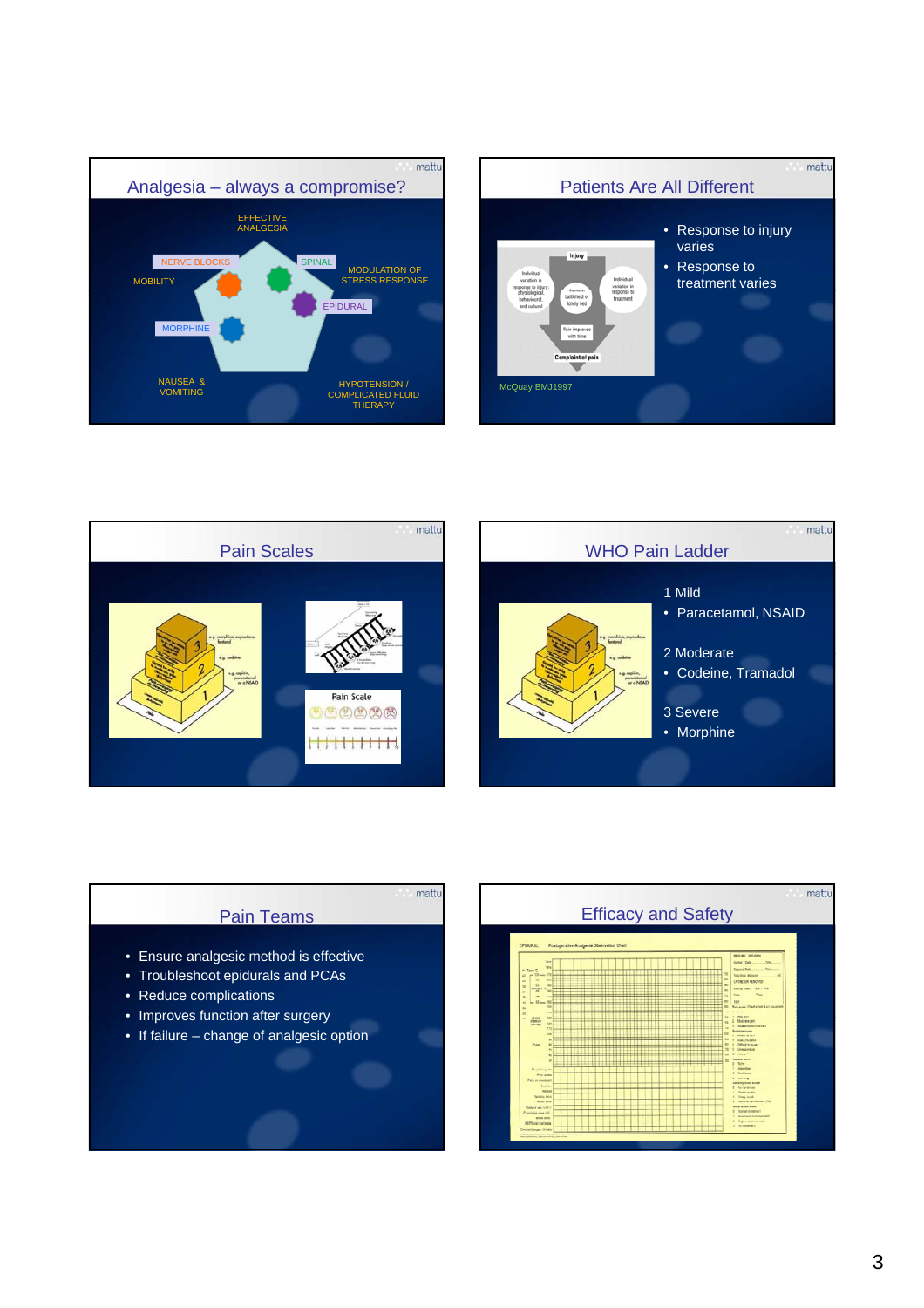#### Where to target pain control

#### Nerve Blocks

- Peripheral
- Wound infiltration
- Major nerves Tramadol
- TAP Blocks
- Rectus Sheath
- Plexus
- Epidural
- Spinal

mattu

mattu

- Drugs • Paracetamol
- NSAIDS
- 
- 
- Codeine • Morphine
- 
- Diamorphine

#### Balanced or Multimodal analgesia

Kehlet H et al Anesthesia and Analgesia 1993;77:1048-56

mattu

mattu

mattu

Variety of approaches to reduce opioid consumption including:

Local anaesthetics including wound infusions Paracetamol NSAIDs Others including gabapentin, clonidine and ketamine, lignocaine

#### What are the sites of action of Drugs?

• Site of Injury and decrease the inflammatory reaction - non steroidal anti- inflammatory drugs

- Alter nerve conduction
- local anaesthetics
- Modify transmission in the dorsal horn of spinal cord - opioids (other)
- Central component and emotional aspects of pain

Opioids (antidepressents)



NSAIDs: renal, bleeding, perforation, anastomotic leakage

Opioids: sedation, constipation, PONV

Local anaesthetics – toxicity



#### Drug Delivery - Patches



# **Notary C**<br>Harphare

- Fentanyl Not licensed in post operative care due to unpredictable respiratory depression
- Buprenorphine New matrix patches may be different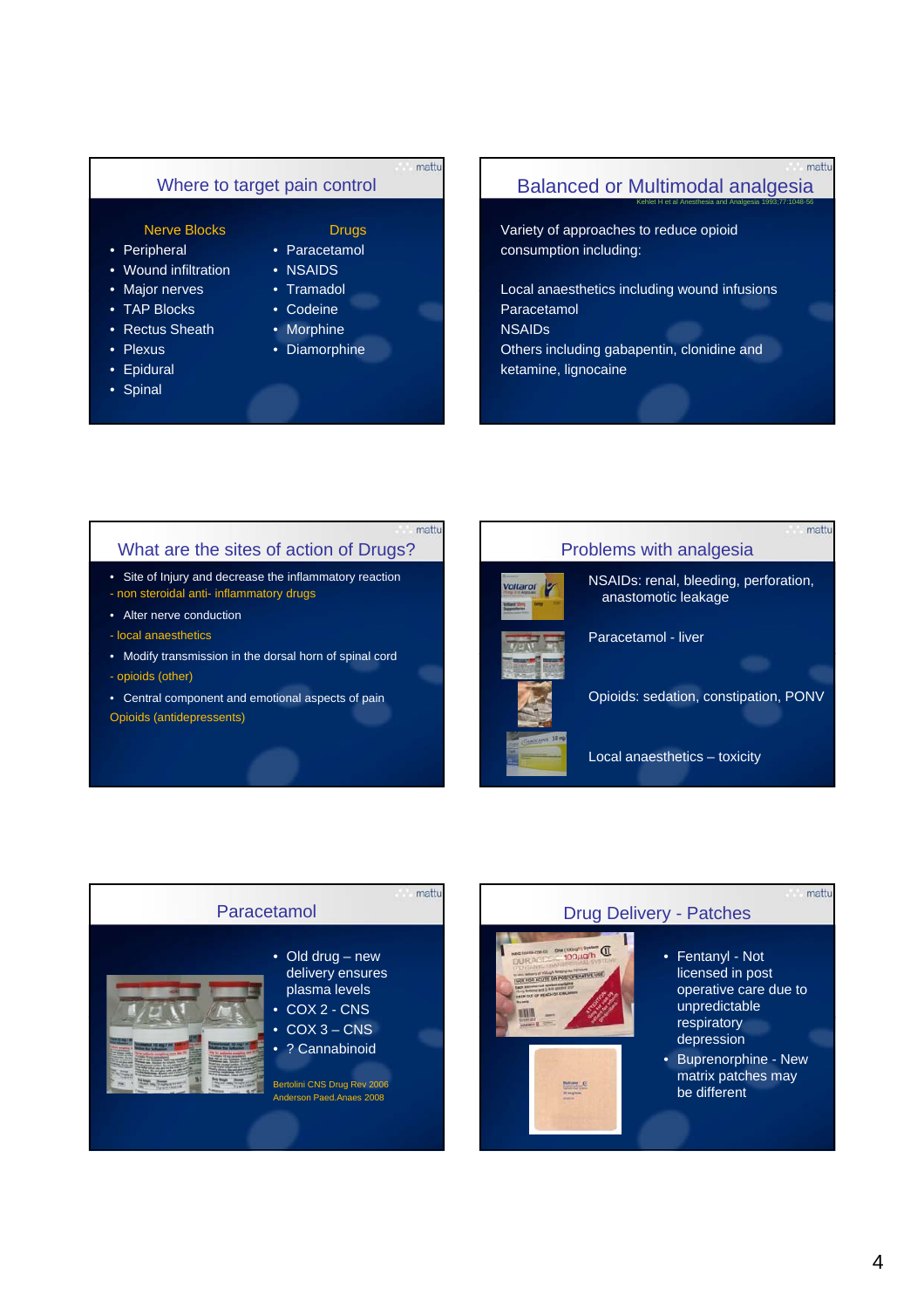







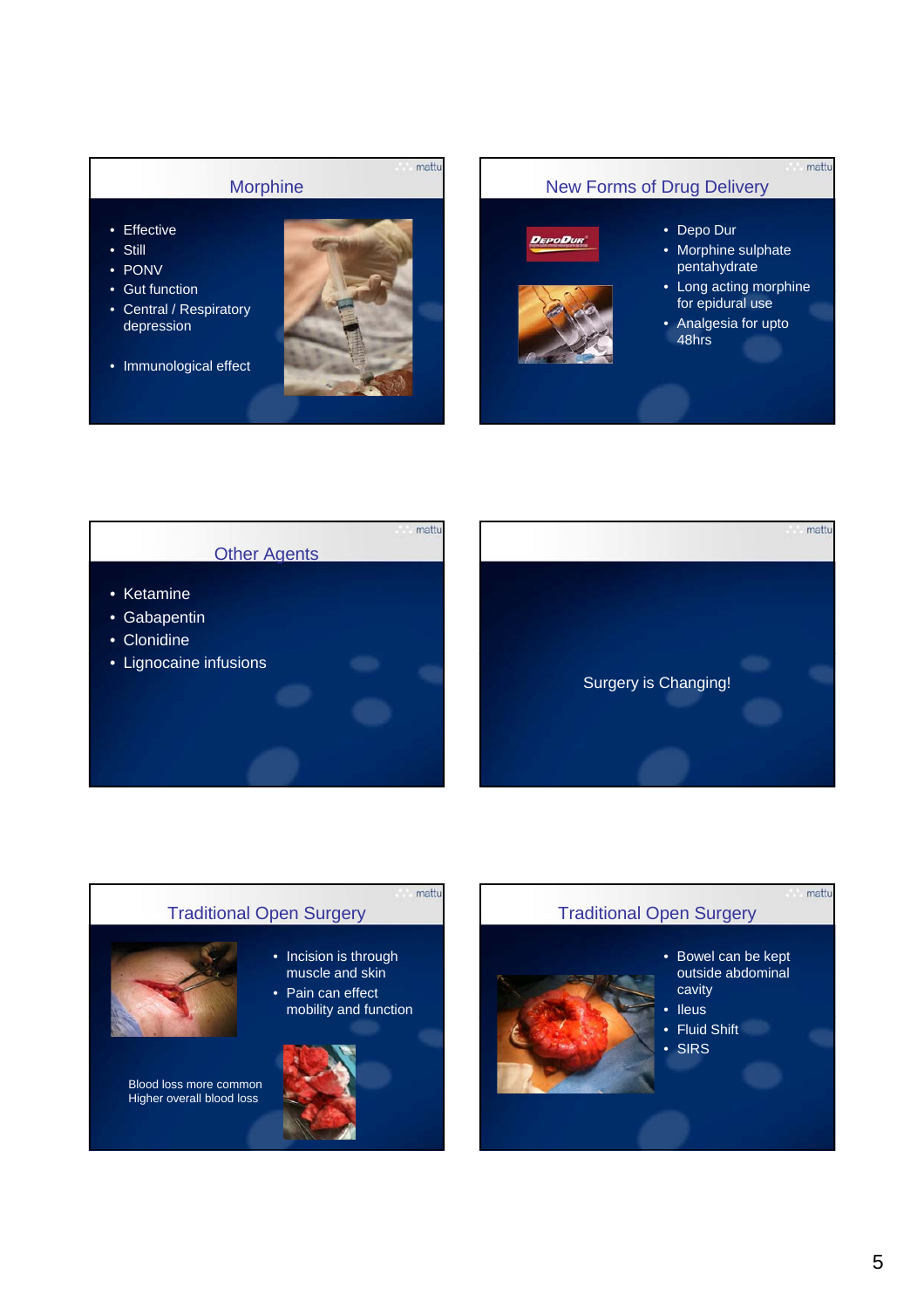#### Modern Open Surgery



#### • In open surgical procedures new instruments (eg harmonic scalpel) reduce blood loss and tissue injury More use of transverse

mattu

incisions

#### Minimally Invasive Surgery

mattu

- Smaller incisions less wound pain
- Not just the outside on the inside
- Open surgery more tissue destruction / blood loss *(collateral damage)*
- **Harmonic Scalpel**
- Plains for dissection
- DaVinci Robot
- Less SIRS
- Gut not externalised early gut function
- Analgesic Requirements usually met by oral analgesia around 24 hours





#### Impact of Enhanced Recovery on Pain

- Improved Anaesthesia
- Less Post operative Nausea and Vomiting
- Fluid Optimisation
- Early Gut function, patient feels better
- Early eating ABLE to take ORAL ANALGESIA

#### Local Anaesthetics

• Ropivacaine

mattu

- Bupivacaine
- 2 isomers levo and dextro
- Dose related cardiac toxicity
- Levobupivacaine now widely used – safer - can use more volume or higher concentration – length of duration of analgesia



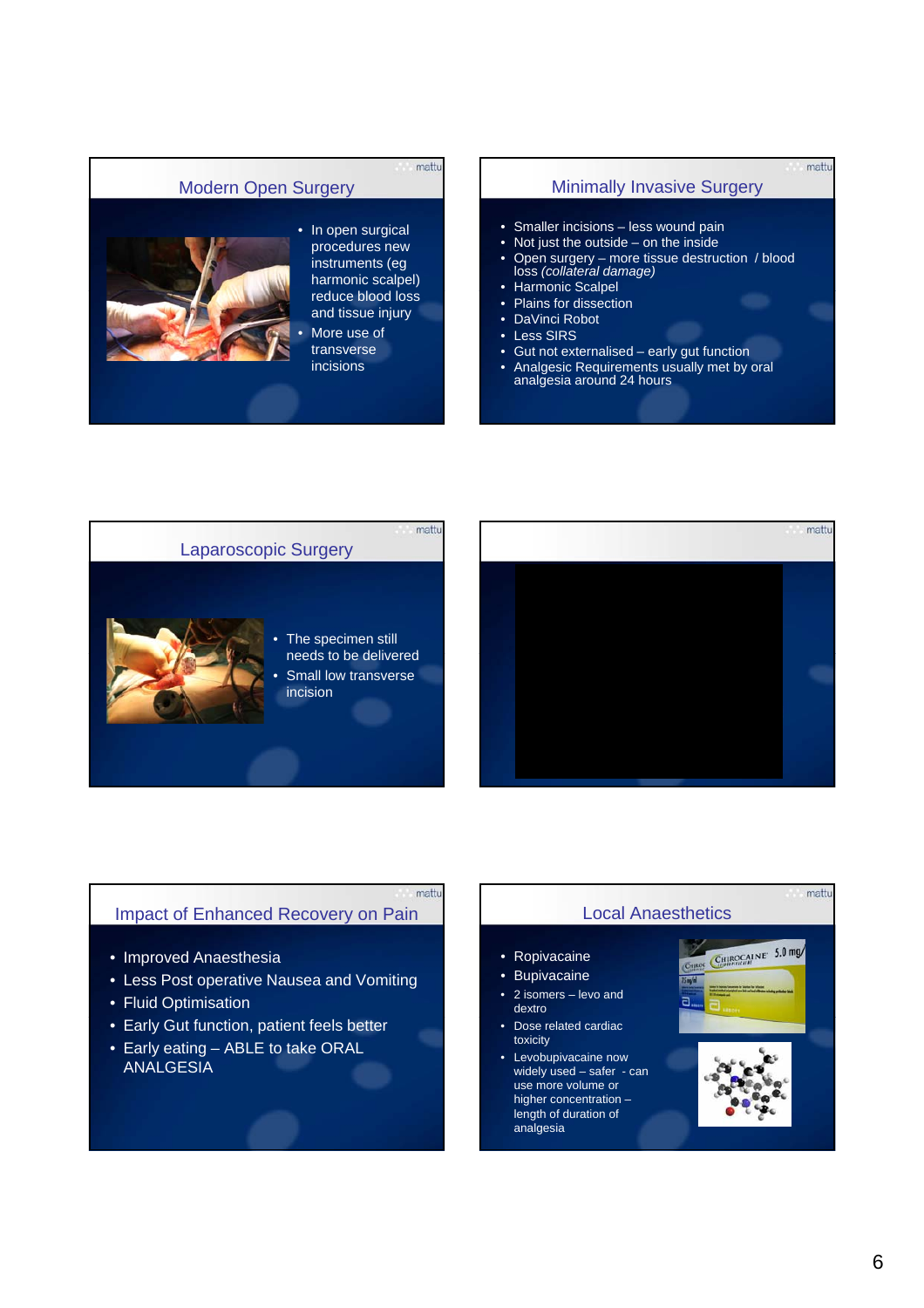

#### Multibeam Ultrasound

- Accurate targeting of nerves
- Less failure  $\bullet$  Enables lower
- volumes / doses
- ?higher concentration • Longer duration
- Catheter placement



mattu



- Brachial Plexus **Blocks**
- Ultrasound
- Catheter can be
	- inserted for postoperative infusion



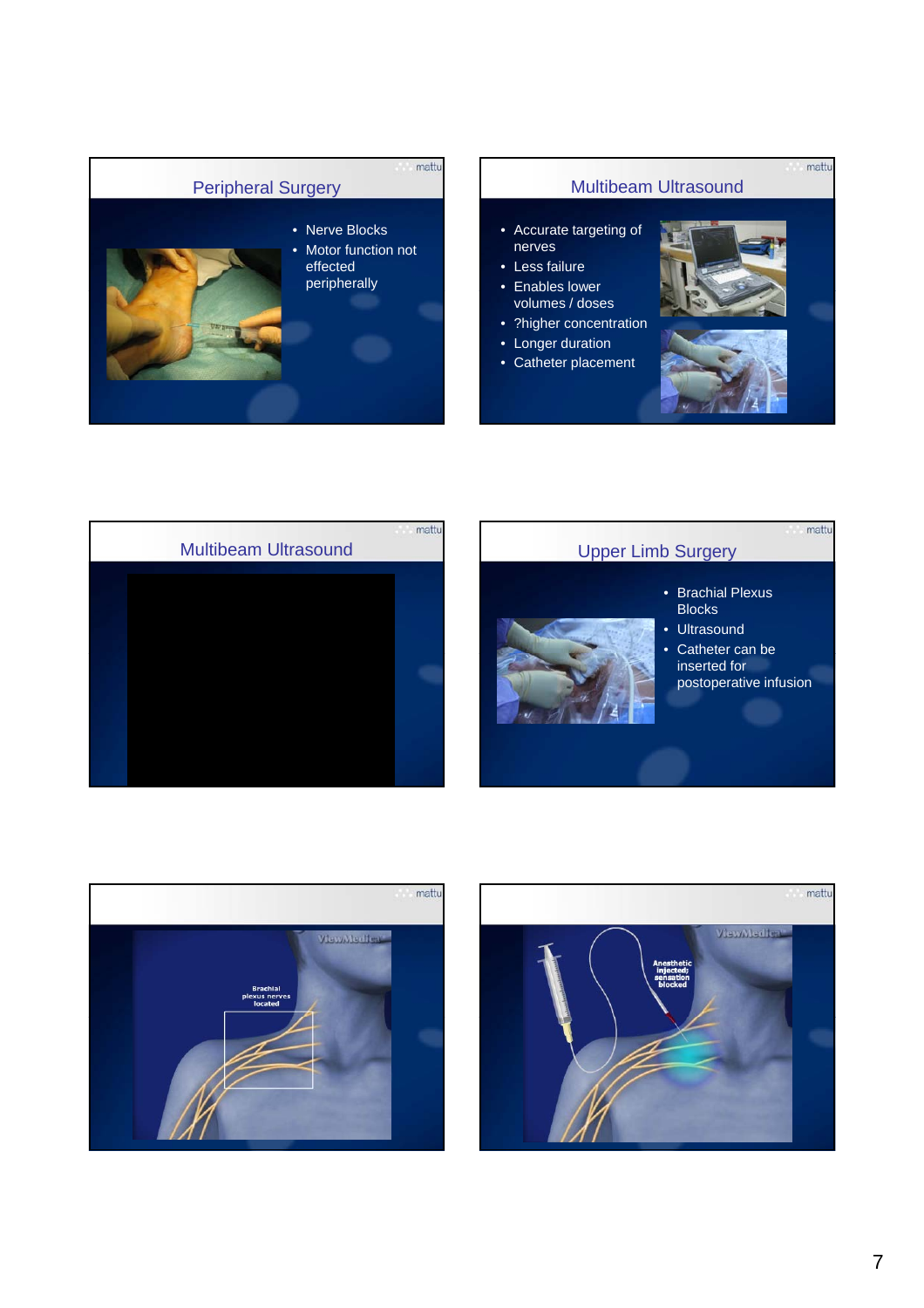







### Lower Limb Surgery

• Muscle relaxation for surgery

- Tourniquet
- Limited SIRS
- Early gut function
- Spinal covers surgery
- Pain prolonged after knee surgery

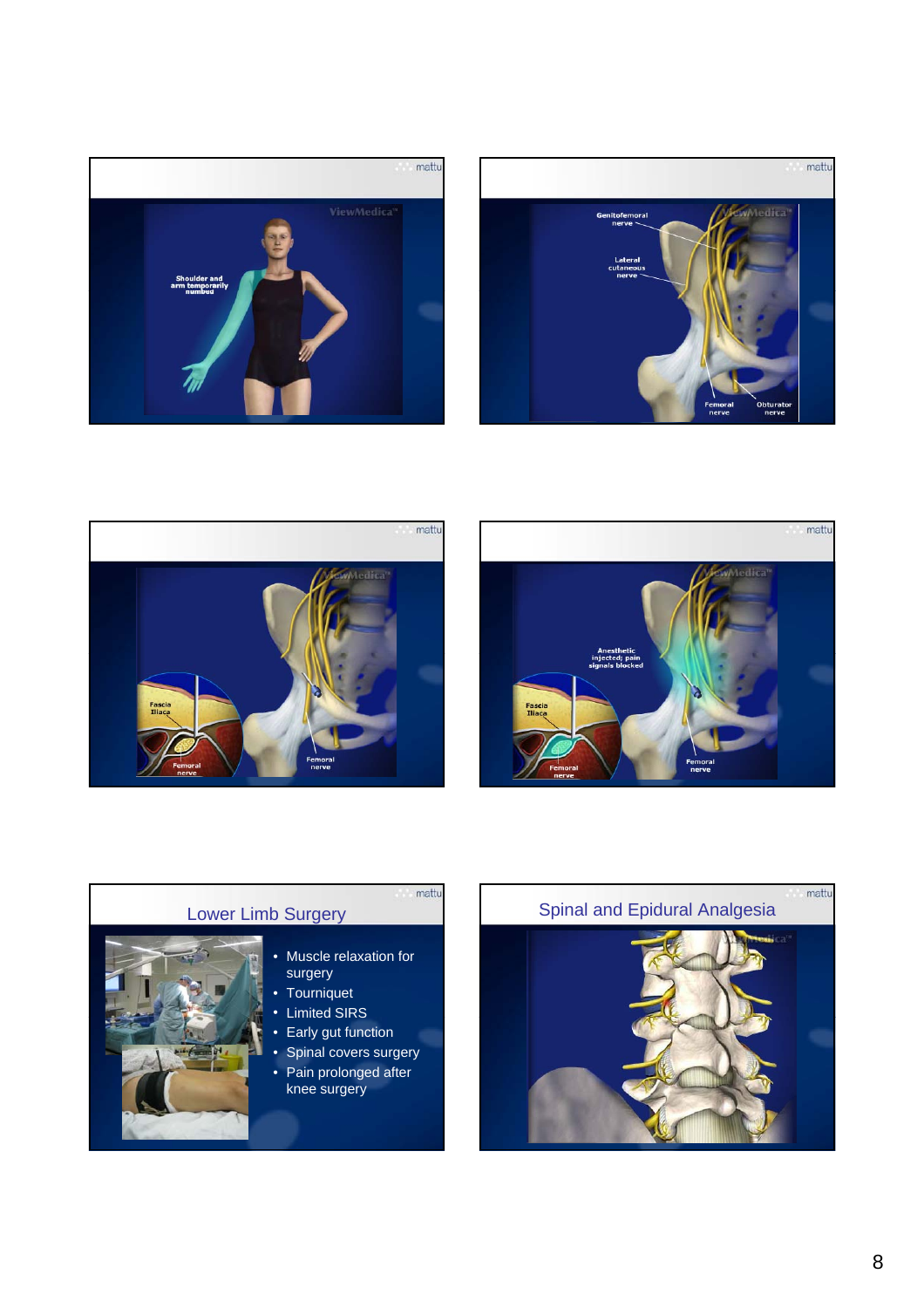# mattu **Spinal**

- Single Shot in CSF
- Local Anaesthetic
- Last upto 3-4 hours
- Dense Motor and sensory block
- Sympathetic block
- Can add Opioid to increase length of analgesia (other)



mattu



#### Epidural

- Catheter placed in epidural space at appropriate level
- Continuous Infusion of local anaesthetic and low concentration opioid
- Nerve roots blocked
- Opioids act on spinal cord
- Usually maintained for 48-72hours





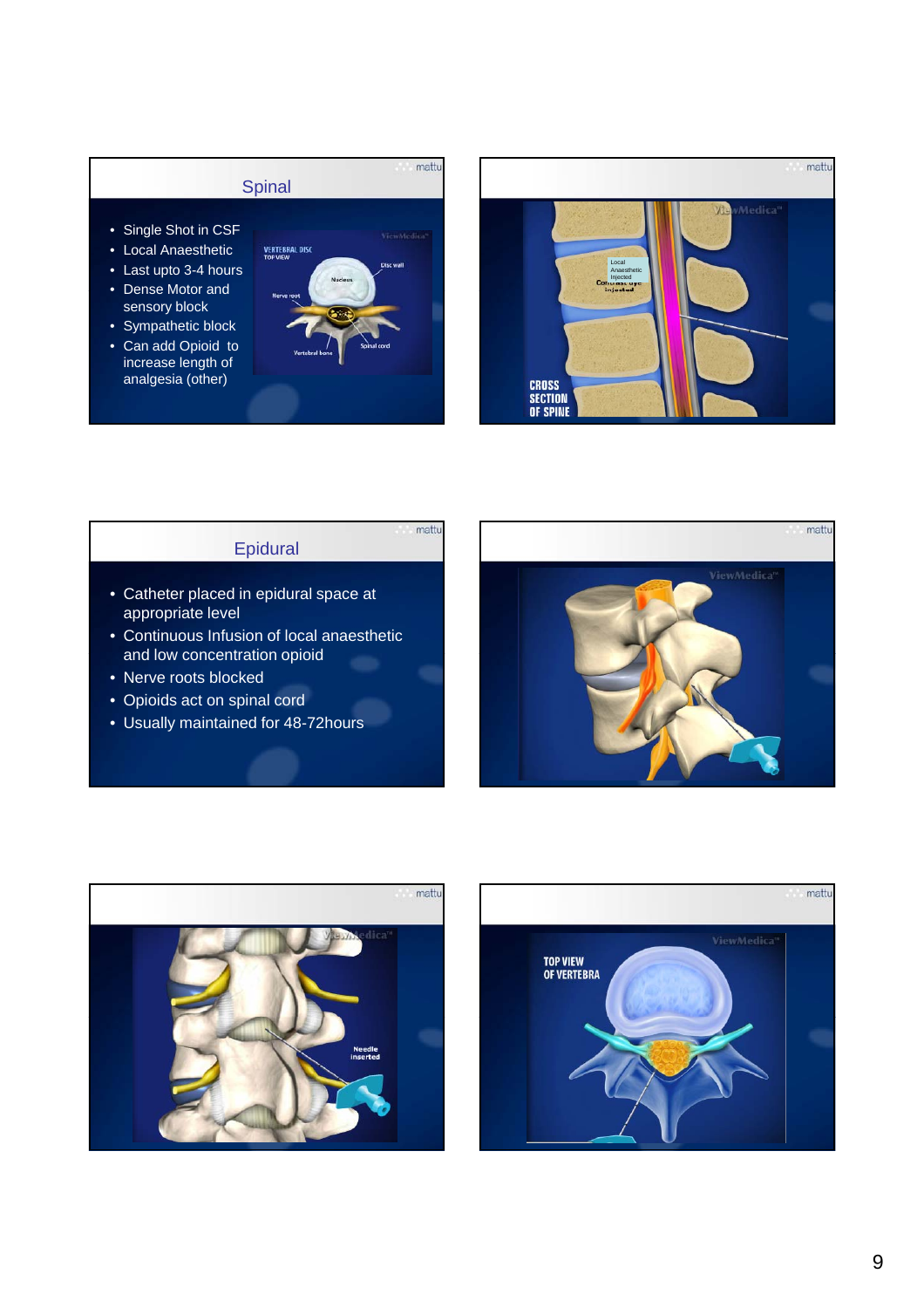









| <b>Epidural</b><br>• Used to be 'gold standard'<br>• Sympathetic Block - hypotension<br>• Motor $Block - if$ high concentration local anaesthetic but also<br>if high infusion rate leads of accumulation – usually lumbar causing<br>quads weakness and immobility<br>• Failure rate (upto 50%)<br>Rigg JRA et al. Lancet 2002;359:1276-82<br>"Epidural analgesia: first do no harm"<br>Low J et al Anaesthesia 2008;63:1-3 |                     |  |
|------------------------------------------------------------------------------------------------------------------------------------------------------------------------------------------------------------------------------------------------------------------------------------------------------------------------------------------------------------------------------------------------------------------------------|---------------------|--|
|                                                                                                                                                                                                                                                                                                                                                                                                                              |                     |  |
|                                                                                                                                                                                                                                                                                                                                                                                                                              |                     |  |
|                                                                                                                                                                                                                                                                                                                                                                                                                              |                     |  |
|                                                                                                                                                                                                                                                                                                                                                                                                                              | • Analgesia         |  |
|                                                                                                                                                                                                                                                                                                                                                                                                                              |                     |  |
|                                                                                                                                                                                                                                                                                                                                                                                                                              |                     |  |
|                                                                                                                                                                                                                                                                                                                                                                                                                              |                     |  |
|                                                                                                                                                                                                                                                                                                                                                                                                                              | <b>MASTER trial</b> |  |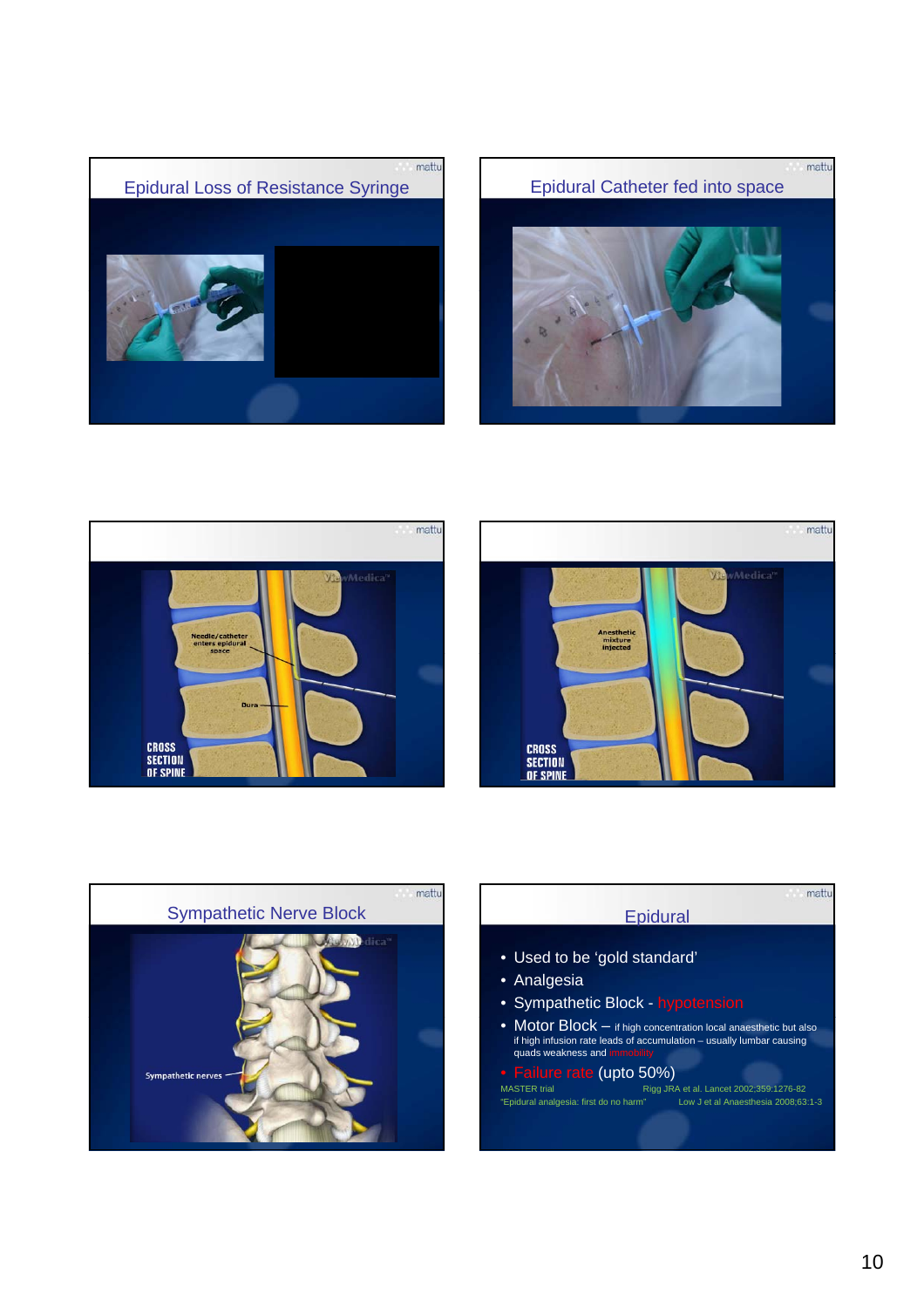#### **Epidural**

mattu

- Outcome papers no fluid optimisation
- Is it still needed in Laparoscopic Surgery?
- Difficult time when epidural comes out!
- High level of care post operatively
- Stress Response
- Vasodilation causes increased cardiac output and increased O2 delivery



mattu



#### **Cases with Permanent harm** Pessimistic 30

Optimistic 14

'pessimistic' 4.2 per 100 000 (95% CI 2.9-6.1) 1 in 23 500

'optimistic' 2.0 per 100 000 (95% CI 1.1-3.3) 1 in 50 500

#### Paraplegia and death Pessimistic 13

Optimistic 5

'pessimistically' 1.8 per 100 000 (95% CI 1.0-3.1) 1 in 54 500

'optimistically' 0.7 in 100 000 (95% CI 0-1.6) 1 in 141 500

#### Epidurals and CVS

#### Hypotension and its effects on

- Splanchnic and anastomotic perfusion
- Other organs eg heart, brain, kidneys

#### Treatment of hypotension

- Fluids
- Vasopressors
- Pressure more important than flow

Gould TH. BJA 2002:89;446-51

mattu

# mattu Analgesia effects fluid administration • Sympathetic block leads to hypotension • Increased fluid administration • Vasopressors • High care area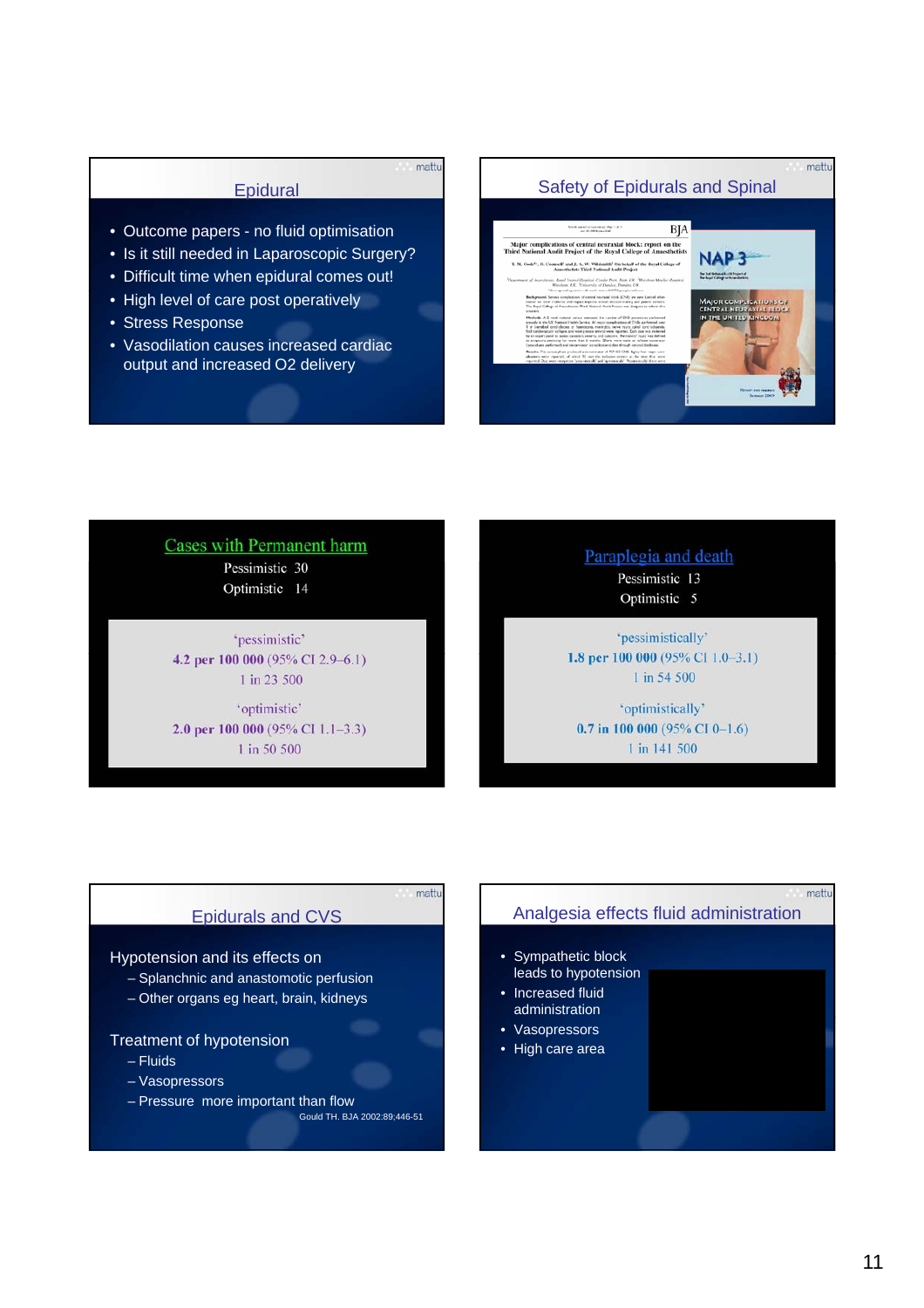#### Analgesia in open surgery

mattu

#### Multimodal analgesia

- Paracetamol, NSAIDs, local anaesthetics
- Opiate sparing
- Epidurals: level 1-2 care for optimum treatment
- Continuous local anaesthetic infusions

#### Pain teams

Excellent pain control  $\neq$  reduction in morbidity, mortality and hospital stay

#### Laparoscopic surgery

mattu

mattu

mattu

How much is transferable from open surgery?

Little data for optimum analgesic technique in laparoscopic colorectal surgery



#### Evidence in laparoscopic surgery

#### Epidurals

OLON& **Rectu** 

- "..thoracic epidural analgesia superior to PCA in accelerating the return of bowel function and dietary intake, while providing better pain relief".
- Taqi A et al. Surgical Endoscopy 2007;21:247-52 – Thoracic epidurals improved early analgesia. Senagore AJ et al. BJS. 2003;90:1195-9



# 23 Hour Stay Laparoscopic Colectomy

#### Levy BF, Scott MJ, Fawcett WJ, Rockall T

23-hour-stay laparoscopic colectomy. [Controlled Clinical Trial, Journal Article] Dis Colon Rectum 2009 Jul; 52(7):1239-43.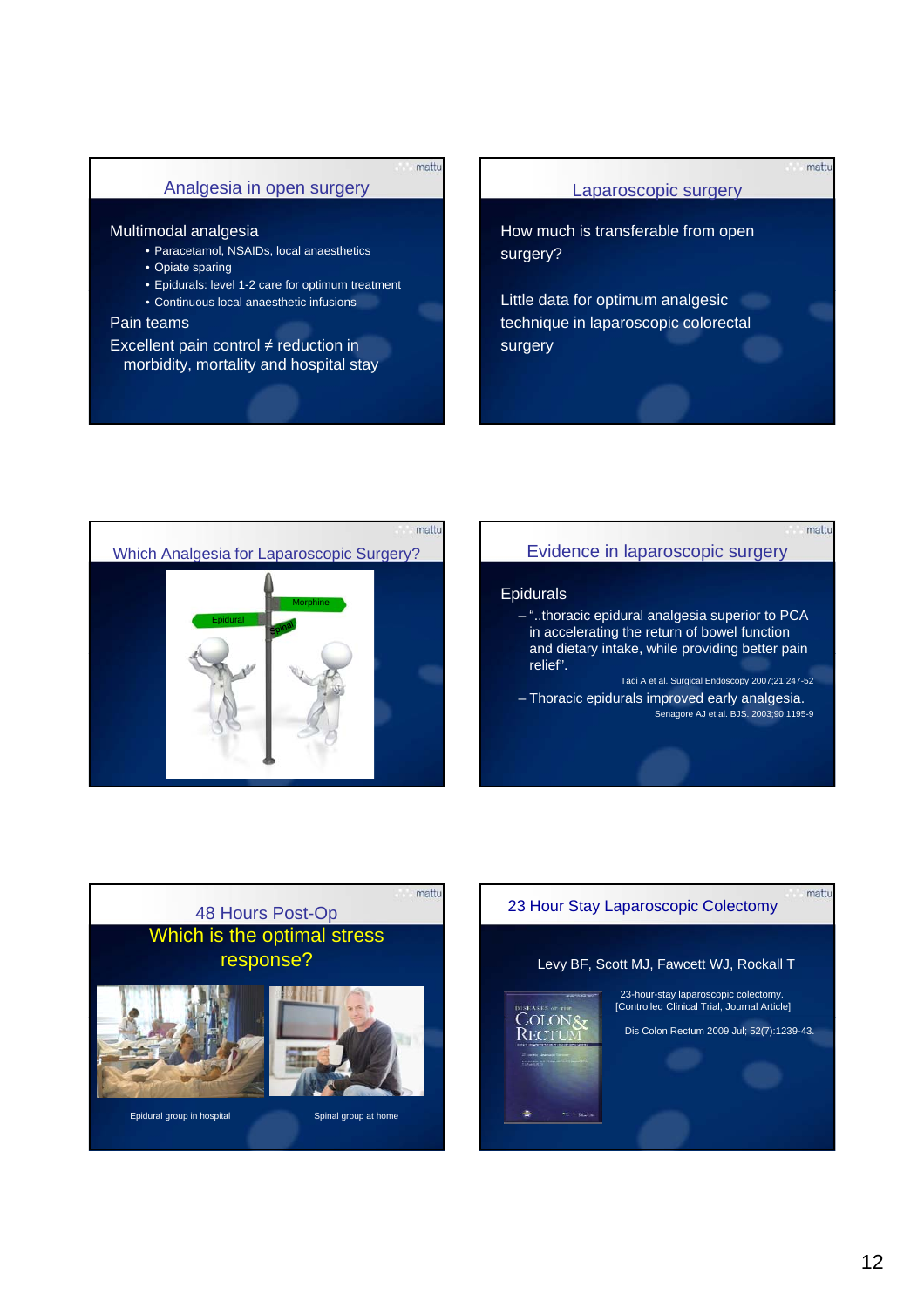

#### Spinals – emerging data

mattu

- Well tolerated
- Need for vasoconstrictors less than epidurals
- Better preservation of respiratory function
- Good opioid sparing effects
- Reduced length of stay

Levy B et al BJS 2008; 95(S3):57 Levy B, Fawcett WJ, Scott MJP et al Anaesthesia 2009;64:810 Levy BF, Fawcett WJ, Scott MJP et al BJS 2009;96(S4):2-3







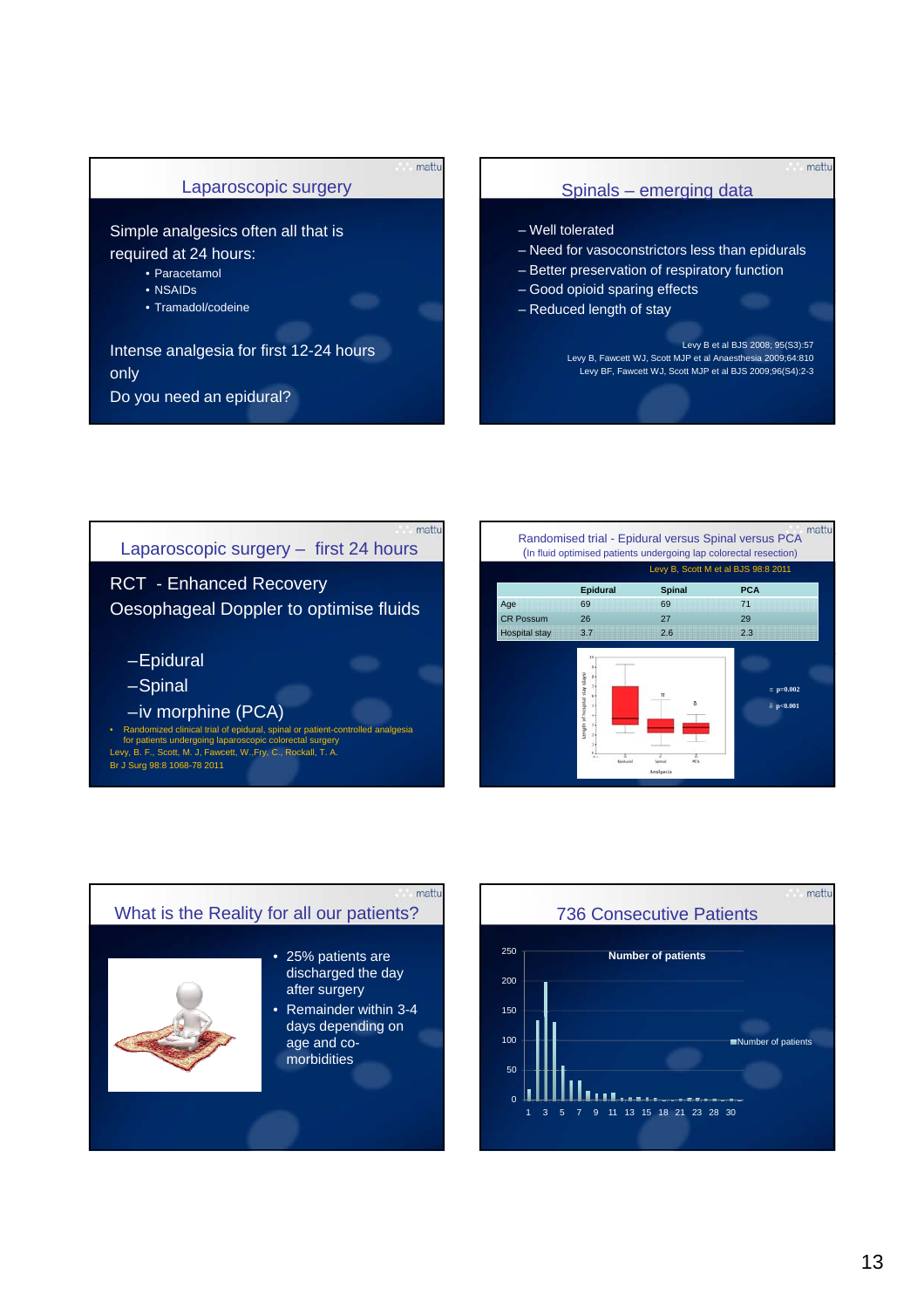

## How safe is home compared to hospital?

#### • Sleep

- Favourite Food
- Carer
- Comfortable
- TV distraction
- from pain
- 1 hour away from seeing a consultant if problem during day or A&E at night – immediate review

#### **Hospital**

mattu

mattu

- Intravenous Salt poisoning
- Bugs MRSA
- Immobility
- No food!
- Noise poor sleep
- Uncomfortable
- Ignored!
	- At least 30 mins-1 hour from seeing a surgical registrar
- 



# Minimally Invasive Surgery Maximum cardiopulmonary stress



- 2. High Mean intra-thoracic pressure 3. Heart is ejecting uphill against resistance
- •Increased aortic after load reduced oxygen delivery

•Prolonged head down can cause pulmonary atelectasis and cerebral venous congestion •Prolonged CO2 loading can lead to acute acidosis due to respiratory acidosis



the potential to improve the outcome from cancer?

#### Hypothetical Reasons

- Early review of our series demonstrates patients receive chemotherapy at least 22 days earlier than open surgery
- Laparoscopic surgery / Enhanced Recovery may effect the immune system differently
- ?Improved post op NK cell function
- ?Improved post op Lymphocytic function
- ?Decreased risk of micrometastasis